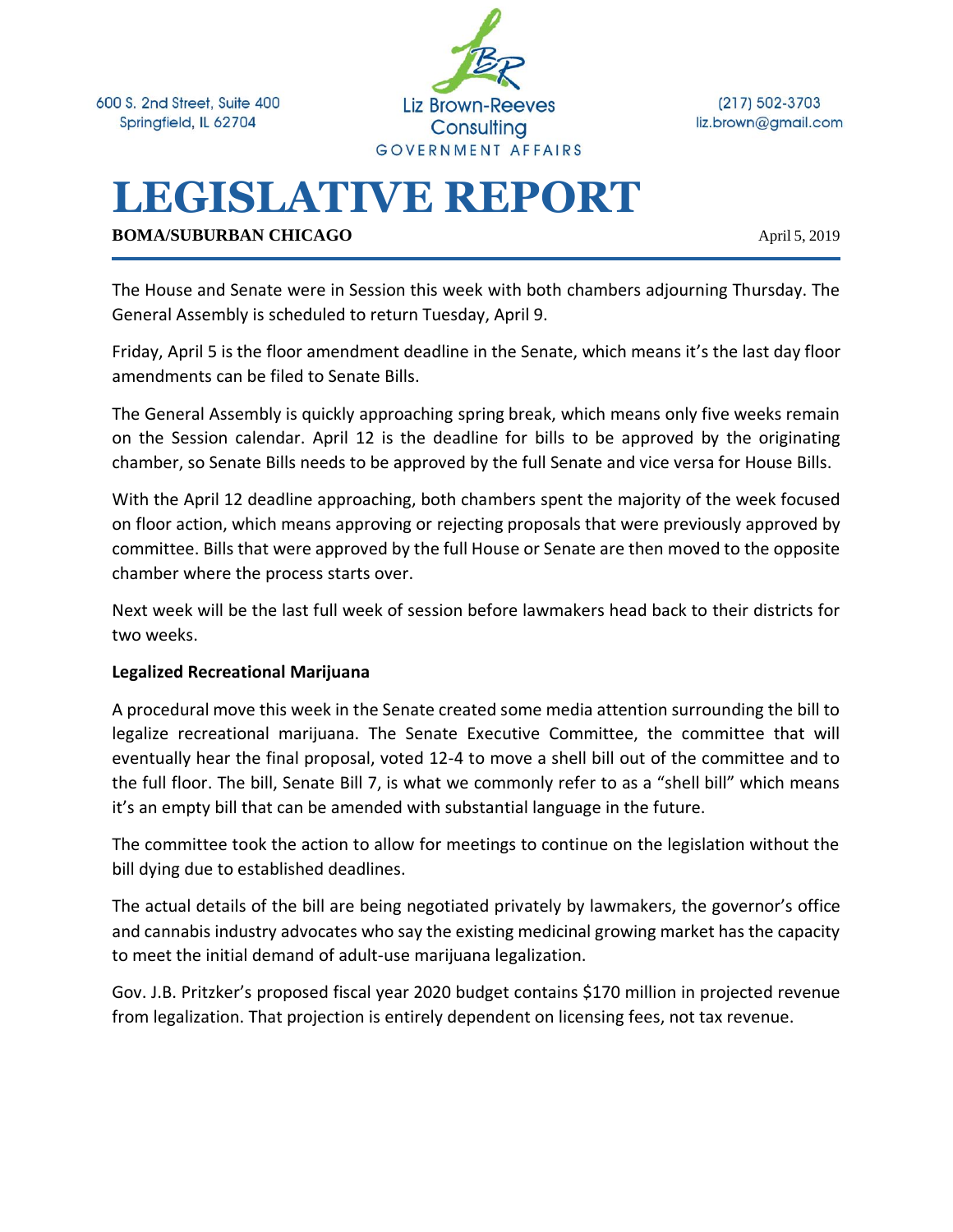### **ADDED TO BILL REPORT THIS WEEK**

### ➢ **No new bills added**

### **UPCOMING DATES**

- ➢ April 5 Senate Deadline for Senate Floor Amendments
- $\triangleright$  April 12 Third Reading Deadline for Bills in Originating Chamber
- $\triangleright$  April 14 thru 27 House & Senate Spring Break
- $\triangleright$  May 10 House & Senate Bills Opposite Chamber Out of Committee Deadline
- $\triangleright$  May 24 Third Reading Deadline for Bills in Opposite Chamber

# **STUDY FINDS TAX PLAN WOULD NARROW STATE'S INCOME GAP**

#### *[Associated Press](https://www.sj-r.com/news/20190331/study-finds-tax-plan-would-narrow-states-income-gap)*

A graduated income tax could narrow Illinois' growing income disparity, cut property — as well as income — tax bills and deliver billions of dollars in extra annual revenue to combat state deficits and underfunded public schools and infrastructure, a study released Monday shows.

The peer-reviewed exam by the Project for Middle Class Renewal and the Illinois Economic Policy Institute constructed eight scenarios based partly on progressive income tax structures among Illinois neighbors.

Gov. J.B. Pritzker has proposed changing the state's flat-rate income tax system, in which everyone pays 4.95 percent, to a progressive structure in which wealthier residents pay a higher percentage. It would start at 4.75 percent for the lowest wage earners, remain at 4.95 percent for those earning \$100,000 to \$250,000, and top out at 7.95 percent for incomes over \$1 million.

Authors Robert Bruno and Frank Manzo constructed eight scenarios, drawn in part from graduated tax structures in nearby states such as Iowa and Minnesota, and tested each against five public policy goals: Cutting taxes for at least two-thirds of taxpayers, reducing property taxes by 10 percent, protecting small businesses, wiping out Illinois' built-in \$1.2 billion "structural" deficit, and boosting education and brick-and-mortar funding by hundreds of millions of dollars.

Pritzker's measure is among the scenarios evaluated by Manzo and Bruno, director of the University of Illinois' Labor Education Program and head of the Project for Middle Class Renewal. The study determined that the Democrat's plan would mean a tax cut for 85.3 percent of tax filers, no change in the current liability for 12 percent of taxpayers, and an increase for 2.8 percent — those making more than \$250,000 a year.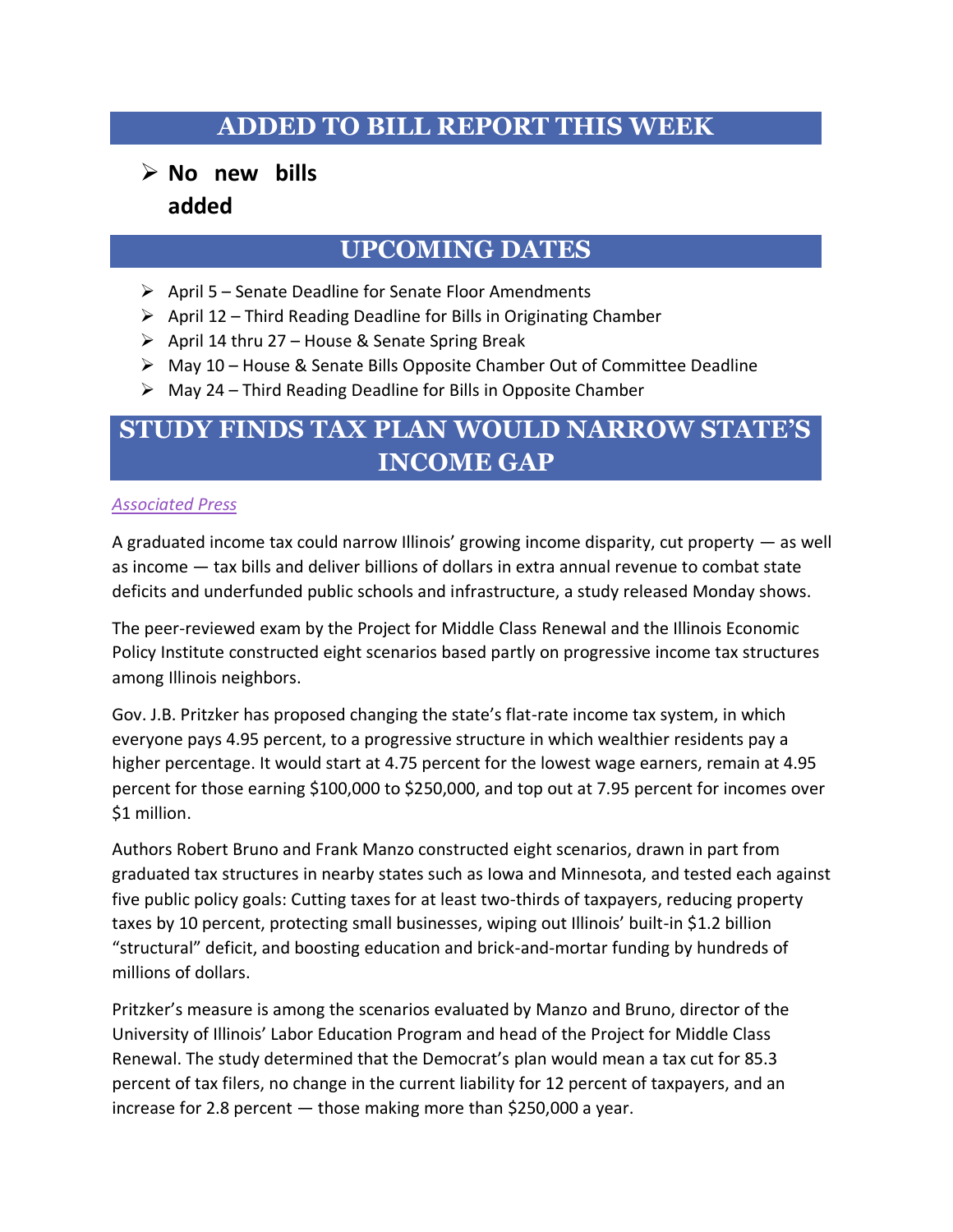It would generate \$3.12 billion extra a year, less than Pritzker's estimate of \$3.4 billion, but the authors contend it could pave the way for a 10 percent reduction in burdensome property taxes and free up \$500 million a year for schools and public improvements.

Perhaps the report's starkest revelation is an ever-widening income gap. Three decades ago, median Illinois household income was \$73,000 in inflation-adjusted dollars, compared with \$79,000 today. During the same period, the richest 1 percent of households saw income grow from \$247,000 a year to \$522,000. So low-income families pay 14.4 percent of their incomes to state and local taxes; the richest pay 7.4 percent.

Pritzker's office estimates that out of 6.2 million income taxpayers, 175,000 make more than \$250,000 and would pay more.

Each of the eight scenarios meets a majority of the established policy goals. In the setup similar to Iowa's structure, only 42 percent of taxpayers would see a tax cut, with 56 percent seeing relief in the plan based on Minnesota's structure. But the higher rates each state imposes would also draw more revenue — adopting the Iowa plan would net Illinois \$8.6 billion more annually.

The study did not address corporate taxes, except in Pritzker's plan, which would set the rate at 7.95 percent. Pass-through business income in the other scenarios was capped at 5 percent.

The authors said their aim was to present evidence, not endorse one approach over another, but recognizing the political sensitivity of the subject, they solicited peer review of their work from three colleagues, including Penn State University economics professor Lonnie Golden and Amanda Kass, associate director of the Government Finance Research Center at the University of Illinois at Chicago.

# **NEW LAW CREATES PAROLE REVIEW FOR YOUNG OFFENDERS**

#### *[Chicago Tribune](https://www.chicagotribune.com/news/local/politics/ct-met-jb-pritzker-parole-reform-20190401-story.html)*

Young adults sentenced to lengthy prison terms for most crimes will be eligible for a parole review after serving 10 years, under a measure Democratic Gov. J.B. Pritzker signed into law Monday.

The law, effective June 1, will allow people who commit a crime before turning 21 to petition the Illinois Prisoner Review Board for parole, which will be assessed on a case-by-case basis. Victims, witnesses and others will have the opportunity to present testimony to the board. People convicted of first-degree murder or aggravated criminal sexual assault will be eligible for review after 20 years, and those convicted of predatory criminal assault of a child or given a life sentence will not be eligible.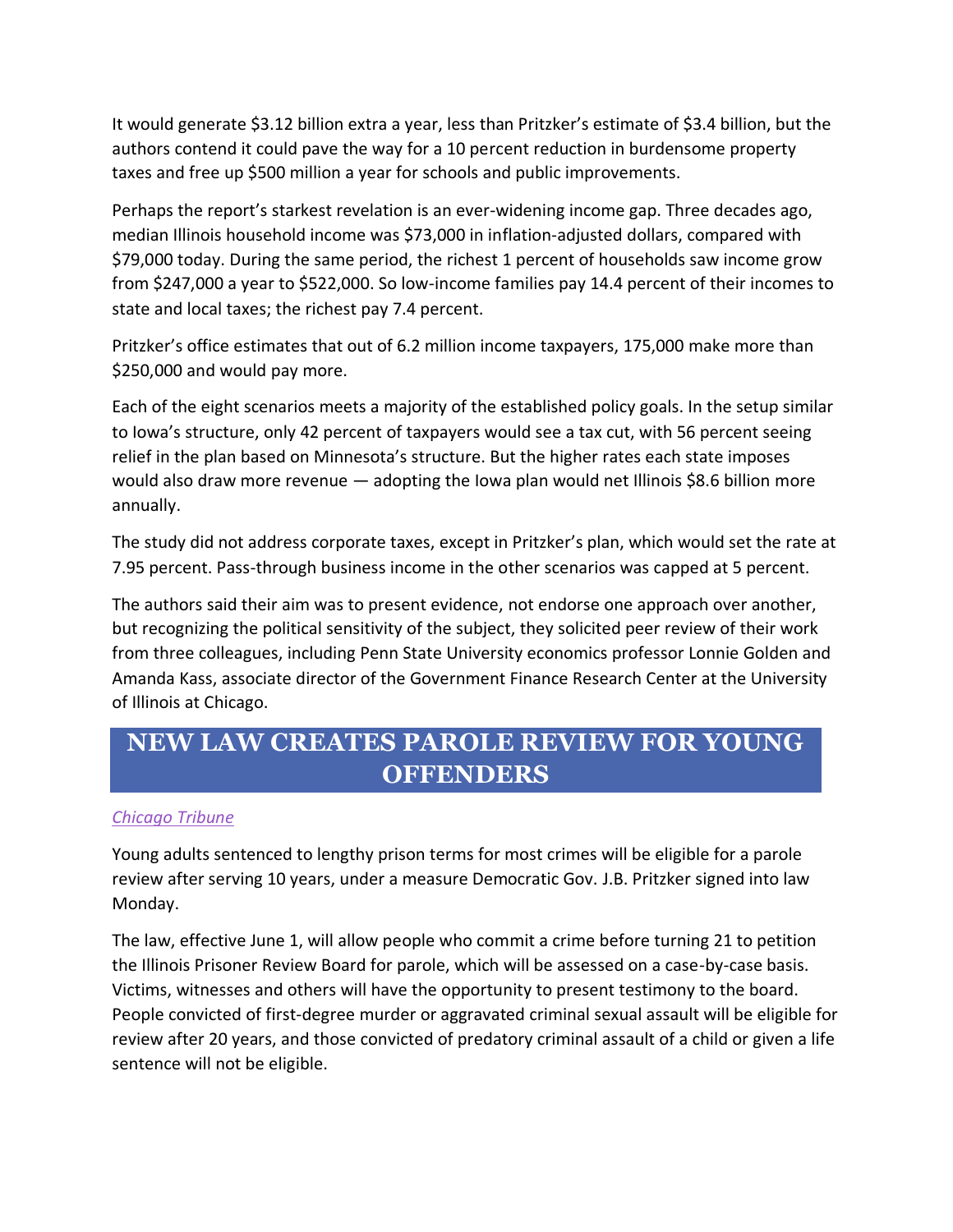The measure marks the first time the state will be allowed to grant discretionary parole since the practice was abolished in 1978.

Supporters said the new law acknowledges research showing young people's brains are not fully developed and that they lack the decision-making abilities of adults.

The House approved the bill on a 67-41 vote in November, more than a year after it was approved in the Senate by a 36-17 margin. Believing then-Republican Gov. Bruce Rauner would veto the legislation if it reached his desk, lawmakers used a procedural maneuver to hold it for Pritzker's signature, Currie said.

Despite Rauner's perceived opposition, the measure passed with bipartisan support and was co-sponsored by GOP state Rep. Lindsay Parkhurst of Kankakee.

### **NURSES, HOSPITAL CEOs AT ODDS OVER PATIENT LIMITS**

#### *[NPR Illinois](http://www.nprillinois.org/post/illinois-nurses-hospital-ceos-odds-over-patient-limits#stream/0)*

Illinois lawmakers are being asked to decide whether nurses are dangerously overworked and what to do about it.

Nurses want limits on how many patients they're assigned. They argue it would improve patient outcomes and workplace safety. But opponents counter a "one size fits all" approach will not work.

Legislation being considered in the Illinois House would limit hospital nurses to four patients or less. That number would be lower in certain areas, like maternity wards, intensive care units and emergency rooms.

Doris Carroll is vice president of the Illinois Nurses Association. She told lawmakers about one nurse's experience working alone in the ER.

"She had a waiting room full of 30 people. A woman was on the floor in terrible abdominal pain," she said. "Next thing she saw a man walking through the door — an elderly man — who was clutching his chest. So she made the decision, because she felt this man was critical and was having a heart attack. And she was right. When she came back, that woman was dead."

Carroll said the patient could have been saved if more nurses were present.

But hospital administrators argue it's not that simple.

"There is no conclusive evidence that these one size fit all nurse staffing ratios actually improve patient outcomes or the quality of care," said A.J. Wilhelmi, with the Illinois Hospital Association.